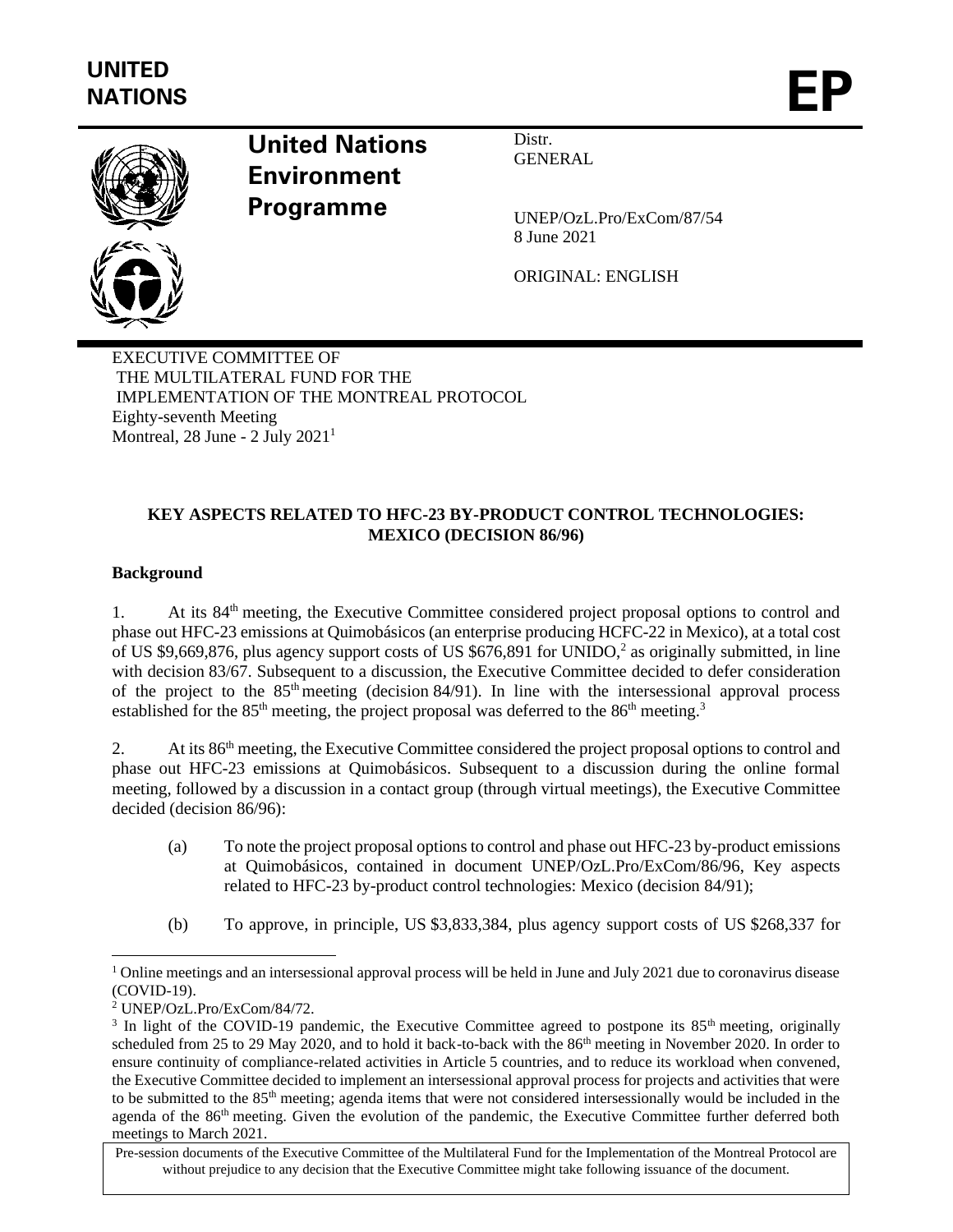UNIDO, to enable the Government of Mexico to comply with the HFC-23 by-product emission control obligations under the Kigali Amendment to the Montreal Protocol, on the understanding that:

- (i) The Government of Mexico would ensure that, by 1 January 2022 and thereafter, emissions of HFC-23 by-product from HCFC-22 production lines were destroyed in compliance with the Montreal Protocol, such that emissions for both lines were at or below 0.1 kg of HFC-23 per 100 kg of HCFC-22 produced;
- (ii) The Government of Mexico had the flexibility to use the funding approved in principle in sub-paragraph (b) above to refurbish either of the two, or both, plasma-arc destruction units installed at Quimobásicos, as described in document UNEP/OzL.Pro/ExCom/85/65, on the understanding that any additional funding required would be covered by Quimobásicos;
- (iii) A maximum amount of US \$2,995,047, out of the total funding approved, was associated with incremental operating costs (IOCs) and would be divided into annual tranches to be provided to Mexico upon verification of the quantity of HFC-23 by-product destroyed;
- (iv) The IOCs in each annual tranche would be calculated by multiplying the number of kilogrammes of HFC-23 destroyed by US \$3.28/kg;
- (v) The project would be completed by 1 January 2031;
- (vi) The Government of Mexico committed to ensuring that there would be no additional funding from other sources, including HFC-23 credits or offsets, for the control of HFC-23 by-product emissions from the production lines concerned, during or after completion of the project;
- (c) To note:
	- (i) The commitment by Quimobásicos to suspend production of HCFC-22 for up to two weeks to allow for the repair of the plasma-arc destruction unit if the Government of Mexico were to choose Option 1A in document UNEP/OzL.Pro/ExCom/85/65;
	- (ii) The commitment by the Government of Mexico to ensure that emissions of HFC-23 by-product from HCFC-22 production by Quimobásicos would continue to be controlled and verified in the same manner after the completion of the project, including by means of policies and legislation;
	- (iii) That the funding approved in principle specified in sub-paragraph (b) above was the total funding that would be available to the Government of Mexico from the Multilateral Fund for the control of HFC-23 by-product emissions;
	- (iv) The funding provided reflected reductions for non-Article 5 ownership and exports to non-Article 5 Parties;
	- (v) The costs agreed for the project recognized the special circumstances of the project in Mexico and did not set a precedent for any other projects related to the control of HFC-23 by-product emissions;
- (d) To request the Secretariat, in cooperation with UNIDO, to prepare a draft Agreement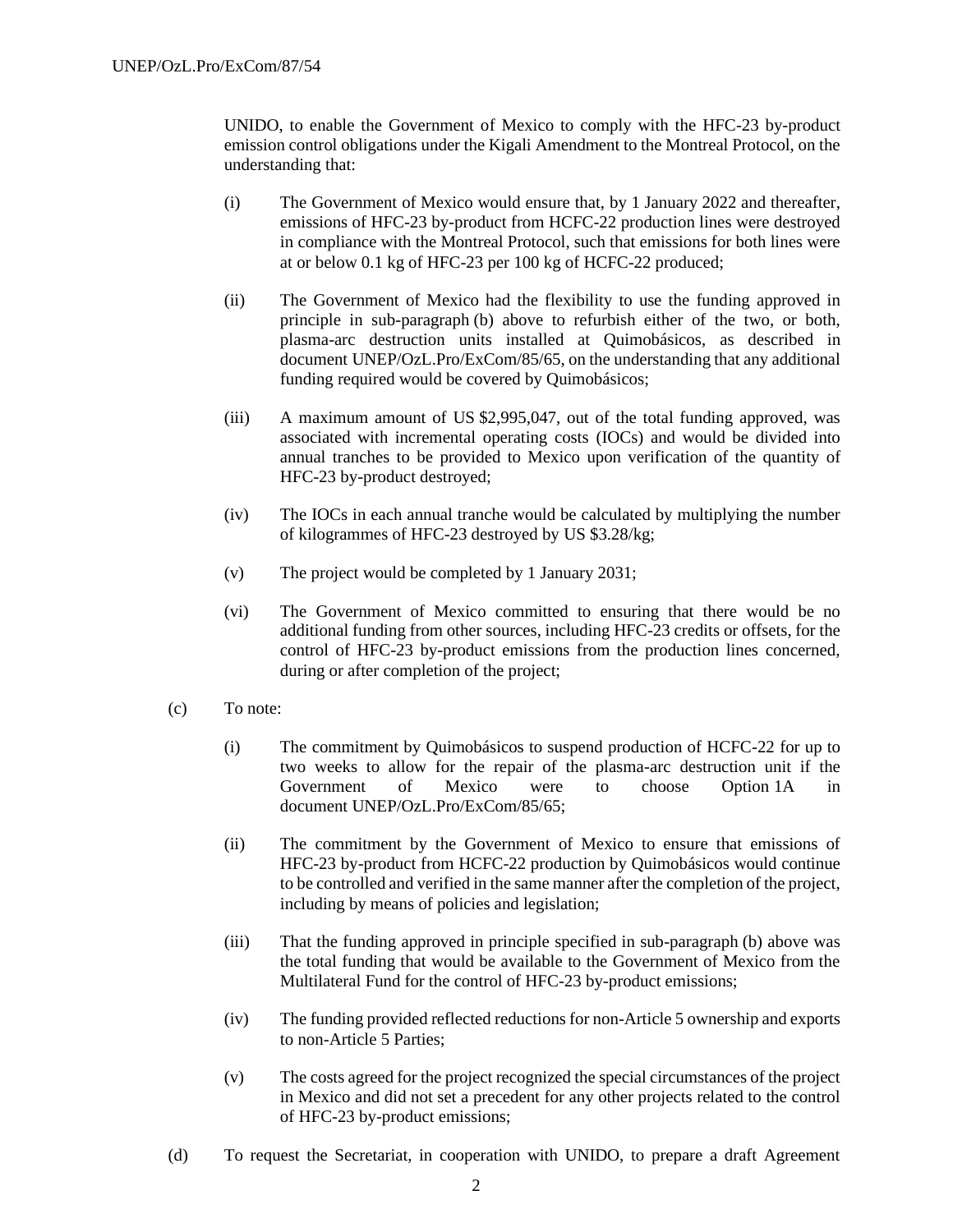between the Government of Mexico and the Executive Committee for the control of HFC-23 by-product emissions for consideration at the  $87<sup>th</sup>$  meeting, in light of the guidance provided by the Executive Committee at the 86<sup>th</sup> meeting;

- (e) To invite the Government of Mexico, after the completion of the project, to consider requesting additional funding, for independent verification of the HFC-23 by-product generated, destroyed, sold, stored and emitted, under the subsequent stage of its HCFC phase-out management plan, until approval of the HFC phase-down plan for the country, at which time verification would continue under that plan; and
- (f) To approve the first tranche of the project to control and phase out HFC-23 by-product emissions at Quimobásicos, Mexico, and the corresponding 2021–2022 implementation plan, in the amount of US \$483,058, plus agency support costs of US \$33,814 for UNIDO.

#### **Draft Agreement for the control of HFC-23 by-product emissions**

3. In line with decision 86/96(d), and in cooperation with UNIDO, the Secretariat has prepared the draft Agreement for the destruction of emissions of HFC-23 generated in the production of HCFC-22 at Quimobásicos contained in Annex I to the present document.

#### Incentivizing process optimization to reduce the HFC-23 by-product generation rate

4. In preparing the draft Agreement, the Secretariat identified one issue for which it sought the Executive Committee's guidance: whether to include in the draft Agreement provisions intended to incentivize process optimization to reduce the HFC-23 by-product generation rate, as explained below.

5. The agreed costs of the project proposal were based on the amount of HFC-23 by-product generated from the total production of 6,454 mt of HCFC-22 from 2022 to 2030. The production processes in place and the optimized operation of the enterprise have resulted in an HFC-23 by-product generation rate of 1.57 per cent of the total production of HCFC-22.<sup>4</sup> On this basis, the IOCs of the project were agreed based on an annual<sup>5</sup> destruction of 101.54 mt of HFC-23, noting that the IOCs would be adjusted according to the verified quantity of HFC-23 by-product destroyed (at an agreed cost of US \$3.28 per kilogramme of HFC-23 destroyed), in line with decision 86/96(b)(iii) and (iv).

6. During its discussions on key aspects related to HFC-23 by-product control technologies, Executive Committee members expressed a wish to avoid creating perverse incentives.<sup>6</sup> In this regard, the Secretariat noted that sub-paragraphs (b)(iii) and (iv) of decision 86/96 could have an inadvertent consequence in the following possible scenarios:

- (a) If Quimobásicos were to produce less than 6,454 mt of HCFC-22 in a given year but inadvertently increase its generation of HFC-23 by-product, no reduction in funding would be assessed;
- (b) If Quimobásicos were to produce more than 6,454 mt of HCFC-22 in a given year and undertake measures to optimize its production process to reduce its generation of HFC-23, a reduction in funding would be assessed; and
- (c) If Quimobásicos were to produce less than 6,454 mt of HCFC-22 in a given year and

<sup>4</sup> As noted in Table 6 and footnote 5 of document UNEP/OzL.Pro/ExCom/85/65, Quimobásicos' HFC-23 waste stream generation rate is 1.851 per cent; that waste stream consists of 85 per cent HFC-23, and 15 per cent non-condensables and HCFC-22, resulting in a (pure) HFC-23 by-product generation rate of 1.571 per cent.

<sup>5</sup> Costs were calculated based on destruction commencing on 1 January 2022.

<sup>6</sup> Paragraph 316 of document UNEP/OzL.Pro/ExCom/82/72.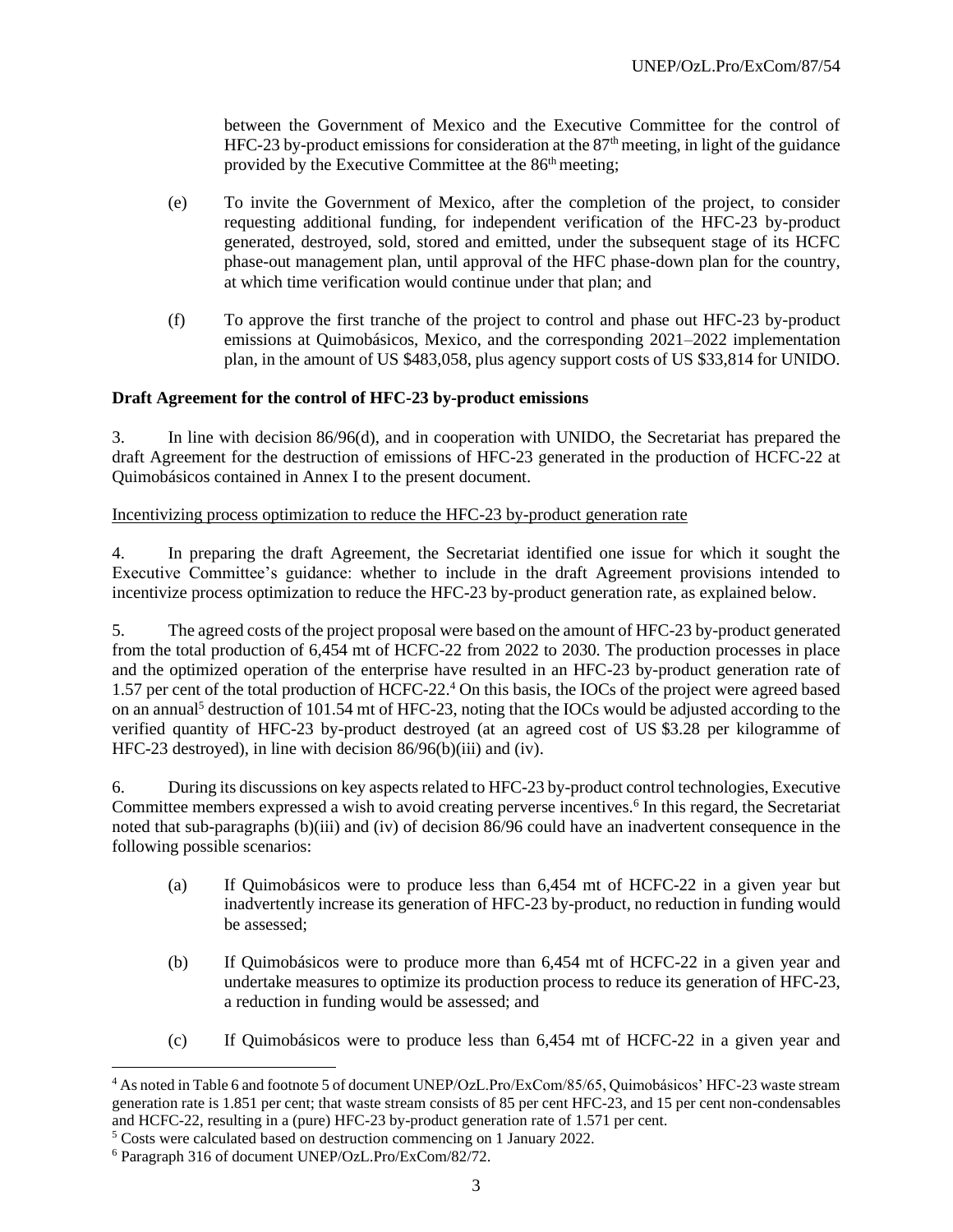optimize its production process to reduce its generation of HFC-23 by-product, an additional reduction in funding would be assessed beyond the reduction due to the lower production of HCFC-22.

7. In order to incentivize process optimization in the three scenarios above, the Secretariat proposed that the approved funding in any given year would be reduced from that specified in Appendix 1-A of the draft Agreement for that year according to Table 1:

|                                         | Table 1. Reduction in annual funding (US \$) based on production of HCFC-22 and HFC-23 |  |  |  |  |  |  |  |  |  |  |  |
|-----------------------------------------|----------------------------------------------------------------------------------------|--|--|--|--|--|--|--|--|--|--|--|
| by-product generation rate in that year |                                                                                        |  |  |  |  |  |  |  |  |  |  |  |

|                                | $x_{w,i} \geq 1.57\%$                                                                            | $x_{w,i}$ < 1.57%                                                                                |
|--------------------------------|--------------------------------------------------------------------------------------------------|--------------------------------------------------------------------------------------------------|
| $P_{H C F C-22, i} \leq 6,454$ | $IOC_{max,i}$ – min(1000 × $P_{H C F C - 22,i}$<br>$\times$ 0.0157, $D_{HFC-23,i}$ $\times$ 3.28 | $IOC_{max,i}$ – max $(1000 \times P_{HCEC-22,i})$<br>$\times 0.0157, D_{HFC-23,i}$ $\times 3.28$ |
| $P_{H C F C-22,i} > 6,454$     | $IOC_{max,i} - min(1000 \times 6,454)$<br>$\times$ 0.0157, $D_{HFC-23,i}$ $\times$ 3.28          |                                                                                                  |

Where:

 $P_{H C F C-22,i}$  = production of HCFC-22 in year *i* (mt)  $Q_{HFC-23,i}$  = quantity of HFC-23 by-product generated in year *i* (kg)  $D_{HFC-23,i}$  = quantity of HFC-23 by-product destroyed in year *i* (kg)

$$
\mathbf{x}_{w,i} = \frac{Q_{HFC-23,i}}{P_{HCFC-22,i}} \, (\%)
$$

*IOC*<sub>max,*i*</sub> = the agreed maximum IOCs in year *i* = 6,454  $\times$  0.0157  $\times$  3.28 = US \$332,355

8. The Government of Mexico required additional time to consider the Secretariat's proposal. In particular, the unprecedented situation due to the COVID-19 pandemic led to dramatic changes in market demand; <sup>7</sup> uncertainties in planning its HCFC-22 production to address that rapidly changing market demand resulted in repeated start-up and shut-down of Quimobásicos' HCFC-22 production, which is expected to increase HFC-23 by-product generation relative to continuous and stable HCFC-22 production. Accordingly, the Government required additional time to analyze the 2020 data to better understand the implications of the Secretariat's proposal; the relevant paragraph (paragraph 6) in the draft Agreement contained in Annex I is therefore presented in square brackets.

9. The Secretariat recalled the data provided by the enterprise at the 84<sup>th</sup> meeting indicating that the HFC-23 by-product generation rate depends *inter alia* on the number of shut-downs and start-ups (with more frequent stops tending to increase the quantity of HFC-23 by-product generated), production volume (with a lower production volume tending to reduce the quantity of HFC-23 by-product generated), and other factors. As the extended intersessional approval process for the 86<sup>th</sup> meeting only concluded on 7 May 2021, limited time was available for UNIDO and the Secretariat to discuss how provisions to incentivize process optimization might be included in the draft Agreement. Accordingly, the Secretariat will update the Executive Committee on the outcomes of its further discussions with UNIDO on the matter.

#### **Secretariat's recommendation**

10. The Executive Committee may wish to consider approving the draft Agreement between the Government of Mexico and the Executive Committee for the destruction of emissions of HFC-23 generated in the production of HCFC-22 at Quimobásicos contained in Annex I to document UNEP/OzL.Pro/ExCom/87/54, in light of any additional information provided during the 87th meeting on the outcomes of further discussions between UNIDO and the Secretariat on incentivizing process optimization to reduce the HFC-23 by-product generation rate.

<sup>7</sup> Quimobásicos' 2020 HCFC-22 production was 74 per cent below the 2017-2019 average production.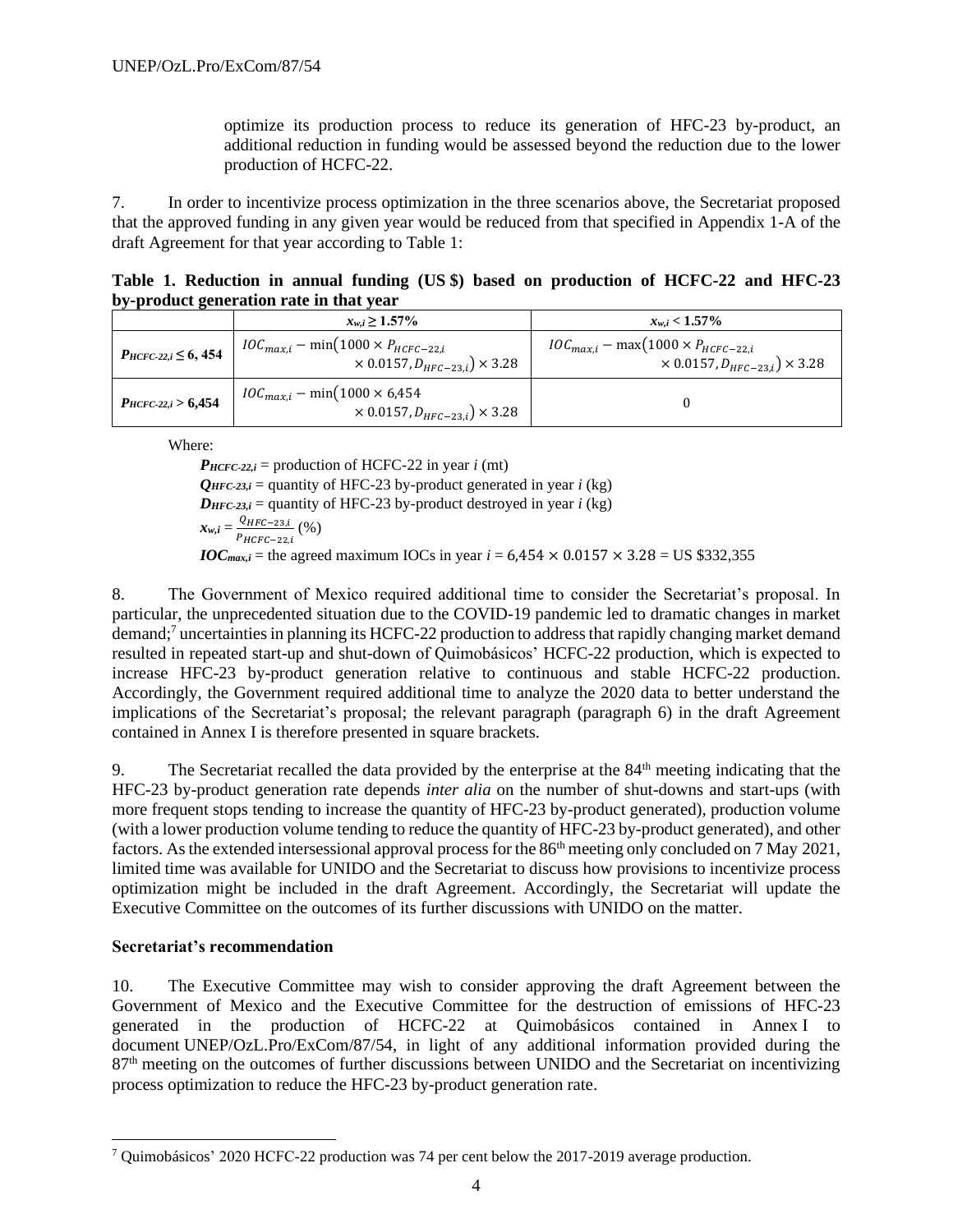#### **Annex I**

#### **DRAFT AGREEMENT BETWEEN THE GOVERNMENT OF MEXICO AND THE EXECUTIVE COMMITTEE OF THE MULTILATERAL FUND FOR THE DESTRUCTION OF EMISSIONS OF HFC-23 GENERATED IN THE PRODUCTION OF HCFC-22 IN QUIMOBASICOS**

#### **Purpose**

1. This Agreement represents the understanding of the Government of Mexico (the "Country") and the Executive Committee to ensure that by 1 January 2022 and thereafter, emissions of Annex F, Group II substance ("HFC-23") generated in each HCFC-22 production line at Quimobásicos were destroyed in compliance with the Montreal Protocol.

2. The Country agrees to meet the annual emission limits of up to a maximum of 0.1 kilogramme of HFC-23 per 100 kilogrammes of HCFC-22 produced by 1 January 2022, until the completion of the project on 1 January 2031, as set out in row 1.1 of Appendix 1-A ("The Targets, and Funding"), and commits that annual emissions will continue to be controlled and verified in the same manner after the completion of the project, including by means of policies and legislation.

#### **Funding**

3. Subject to compliance by the Country with its obligations set out in this Agreement, the Executive Committee agrees, in principle, to provide the funding set out in row 2.1 of Appendix 1-A to the Country following any reductions as specified in paragraph 6. The Executive Committee will, in principle, provide this funding at the first Executive Committee meeting of the years specified in Appendix 1-A.

4. The Country accepts that, by its acceptance of this Agreement and performance by the Executive Committee of its funding obligations described in paragraph 3:

- (a) The Country is precluded from applying for or receiving further funding from the Multilateral Fund in respect to the control of emissions of Annex F, Group II, substances generated in each production facility that manufactures Annex C, Group I, or Annex F substances;
- (b) In accordance with sub-paragraph 7(b), the Country will accept independent verification of the achievement of the annual emission control limits of HFC-23 as set out in row 1.1 of Appendix 1-A. The aforementioned verification will be commissioned by the Lead implementing agency;
- (c) The cost for the destruction of every kilogramme of HFC-23 by-product above the maximum allowable kilogrammes eligible for funding of 913,876 kilogrammes under this Agreement, throughout the duration of the project, will be covered by Quimobásicos, under the supervision of the Country;
- (d) Any remaining funds held by the Lead implementing agency or the Country will be returned to the Multilateral Fund upon financial completion of the last tranche under this Agreement; and
- (e) There will be no additional funding from other sources outside the Multilateral Fund, including HFC-23 credits or offsets, for the control of HFC-23 by-product emissions from the HCFC-22 production lines concerned, during or after completion of the project.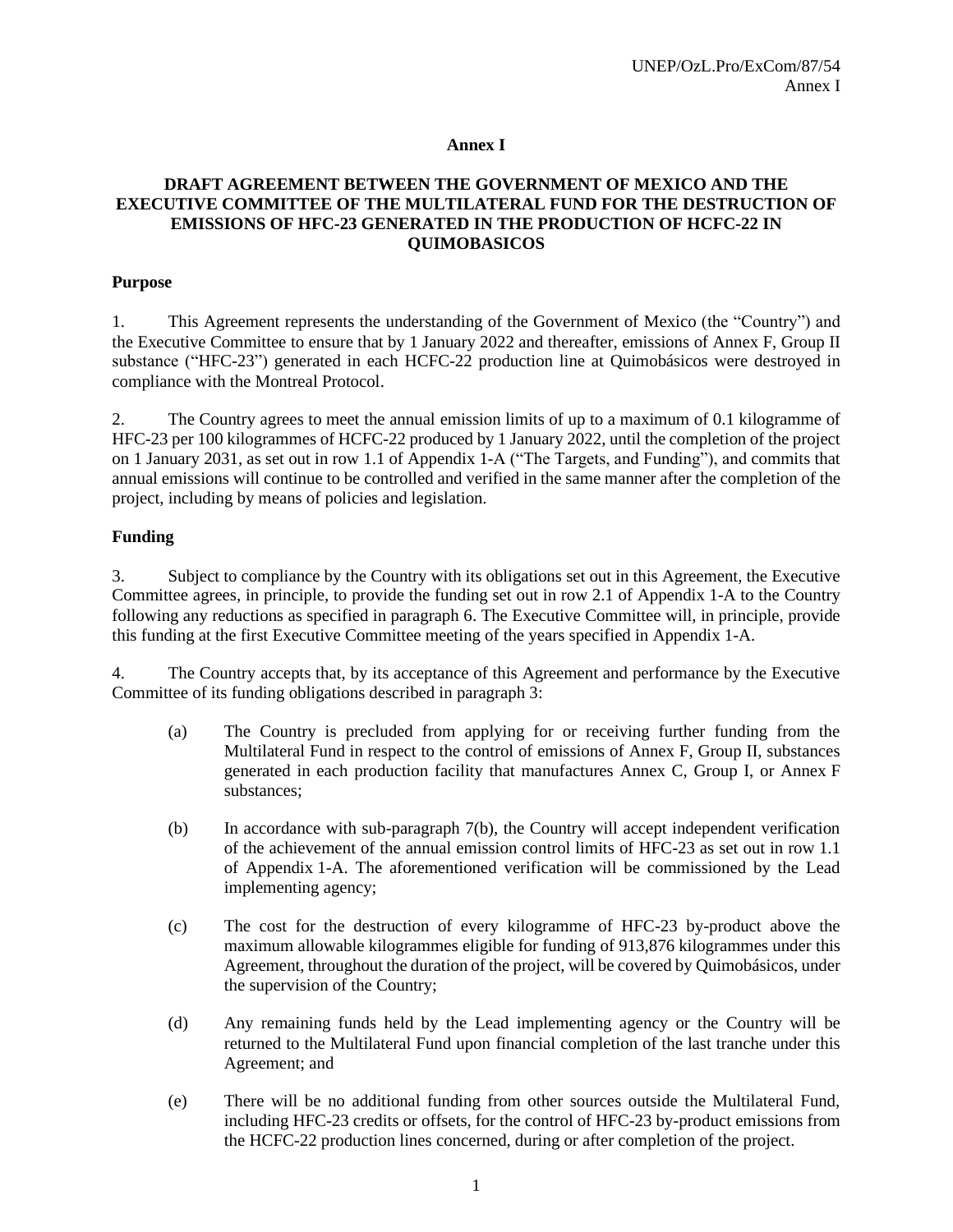#### UNEP/OzL.Pro/ExCom/87/54 Annex I

5. The Funding of this Agreement will not be modified on the basis of any future Executive Committee decisions that may affect the funding provided by the Multilateral Fund of any other projects or any other related activities in the Country.

6. [The Country accepts that the funding specified in row 1.1 of Appendix 1-A in 2023 and in any given year thereafter will be reduced according to the following table:

|                                 | $x_{w,i} \geq 1.57\%$                                                                            | $x_{w,i}$ < 1.57%                                                                                |
|---------------------------------|--------------------------------------------------------------------------------------------------|--------------------------------------------------------------------------------------------------|
| $P_{H C F C-22, i} \leq 6, 454$ | $IOC_{max,i}$ – min(1000 × $P_{H C F C - 22,i}$<br>$\times$ 0.0157, $D_{HFC-23,i}$ $\times$ 3.28 | $IOC_{max,i}$ – max $(1000 \times P_{HCEC-22,i})$<br>$\times 0.0157, D_{HFC-23,i}$ $\times 3.28$ |
| $P_{H C F C-22,i} > 6,454$      | $IOC_{max,i} - min(1000 \times 6,454)$<br>$\times$ 0.0157, $D_{HFC-23,i}$ $\times$ 3.28          |                                                                                                  |

Where:

 $P_{HCFC-22,i}$  = production of HCFC-22 in year *i* (mt)  $Q_{HFC-23,i}$  = quantity of HFC-23 by-product generated in year *i* (kg)  $D_{HFC-23,i}$  = quantity of HFC-23 by-product destroyed in year *i* (kg)  $x_{w,i} = \frac{Q_{HFC-23,i}}{R}$  $\frac{{}_{\sqrt{HFC-23,l}}}{P_{HCFC-22,l}}$  (%) *IOC*<sub>max,*i*</sub> = the agreed maximum incremental operating costs in year *i* = 6,454  $\times$  0.0157  $\times$  3.28 = US \$332,355]

#### Conditions for funding release

7. The Executive Committee will only provide the Funding when the Country satisfies the following conditions at least 10 weeks in advance of the first Executive Committee meeting of the years specified in Appendix 1-A:

- (a) That the Country has emitted up to a maximum of 0.1 kilogramme of HFC-23 per 100 kilogrammes of HCFC-22 produced for all relevant years. Relevant years are all years since the year in which this Agreement was approved except for 2021;
- (b) That the meeting of the Targets referred to in sub-paragraph (a) has been independently verified for all relevant years, by a verifier who will be commissioned by the Lead implementing agency;
- (c) That the Country has submitted a Tranche Implementation Report in the form of Appendix 2-A ("Format of Tranche Implementation Reports and Plans") for all the activities required for the destruction of HFC-23 by-product from the HCFC-22 production lines concerned, and that it has achieved a significant level of implementation of activities initiated with previously approved tranches; and
- (d) That the Country has submitted a Tranche Implementation Plan in the form of Appendix 2-A covering each calendar year until and including the year for which the funding schedule foresees the submission of the next tranche or, in case of the final tranche, until completion of all activities foreseen.

#### Flexibility in the reallocation of funds

8. The Country agrees to document in advance either in a Tranche Implementation Plan, or as a revision to an existing Tranche Implementation Plan to be submitted at least 10 weeks in advance to any meeting of the Executive Committee, for its approval: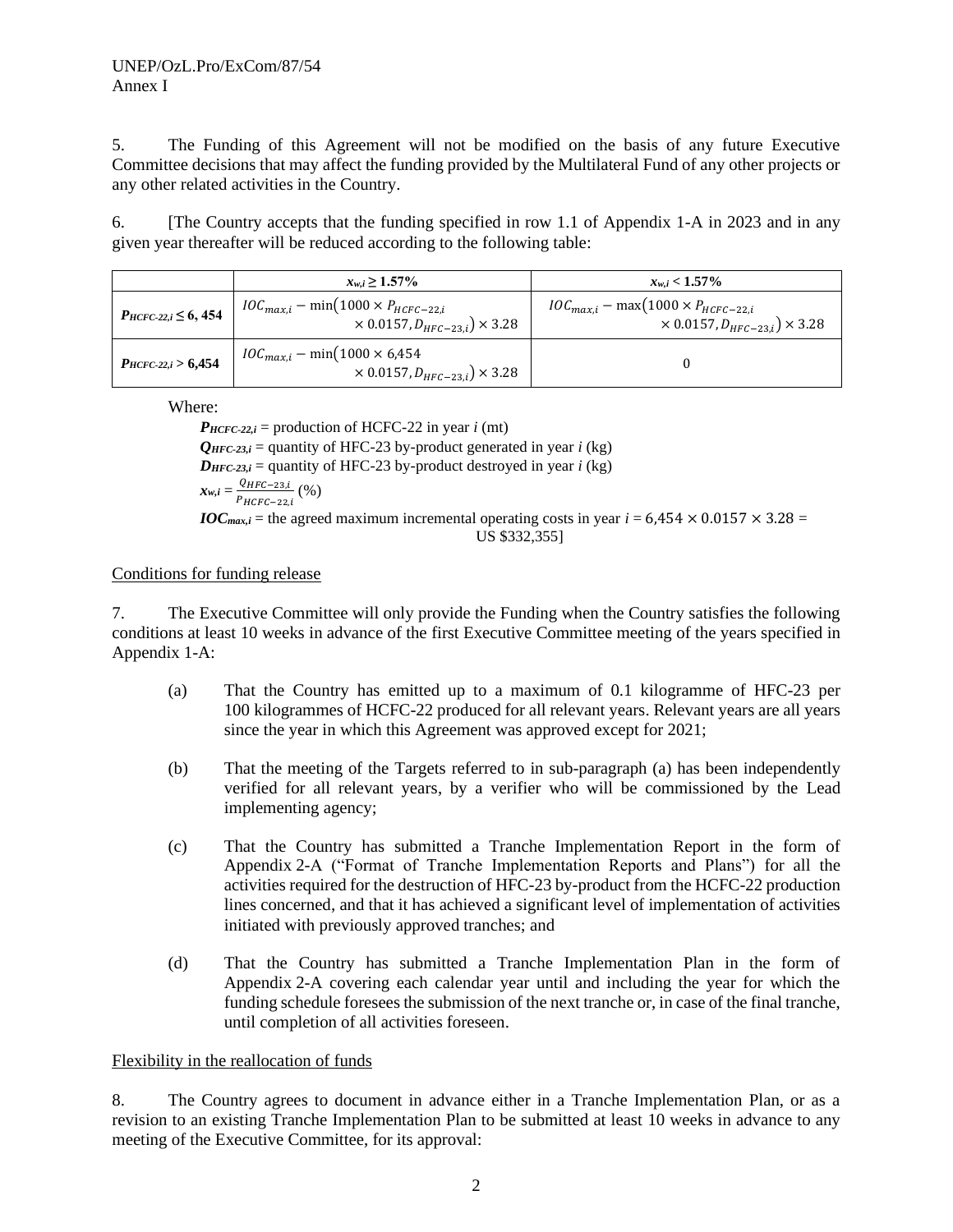- (a) Reallocations categorized as major changes related to *inter alia*:
	- (i) Issues potentially concerning the rules and policies of the Multilateral Fund;
	- (ii) Changes which would modify any clause of this Agreement;
	- (iii) Changes in the annual levels of funding allocated for the different tranches;
	- (iv) Provision of funding for activities not included in the current approved Tranche Implementation Plan, or removal of an activity in the Tranche Implementation Plan, with a cost greater than 20 per cent of the total cost of the last approved tranche; and
	- (v) Using a different technology for the destruction of HFC-23 by-product that has already been selected in the project proposal, on the understanding that any submission for such a request would identify the associated incremental costs, confirmation that the annual emission limits of up to a maximum of 0.1 kilogramme of HFC-23 per 100 kilogrammes of HCFC-22 produced will be maintained, and that potential savings related to the change of technology will decrease the overall funding level under this Agreement; and
- (b) Reallocations not categorized as major changes may be incorporated in the approved Tranche Implementation Plan, under implementation at the time, and reported to the Executive Committee in the subsequent Tranche Implementation Report.

#### **Flexibility in the date of commencement of destruction of HFC-23**

9. Notwithstanding paragraphs 1 and 2, and due to the extraordinary circumstances brought about by the COVID-19 pandemic, the Country will have flexibility to commence destruction of HFC-23 by 1 May 2022, on the understanding that:

- (a) The funding for the 2023 tranche will be reduced by US \$3.28 for every kilogramme of HFC-23 that was not destroyed between 1 January 2022 and 1 May 2022; and
- (b) The Country would be exempt from any penalty for emissions of HFC-23 generated in the production of HCFC-22 between 1 January 2022 and 1 May 2022.

#### **Lead implementing agency**

10. The Country agrees to assume overall responsibility for the management and implementation of this Agreement and of all activities undertaken by it or on its behalf to fulfil the obligations under this Agreement. UNIDO has agreed to be the Lead implementing agency (the "Lead IA"). The role of the Lead IA is contained in Appendix 4-A. The Executive Committee agrees, in principle, to provide the Lead IA with the fees set out in rows 2.1 of Appendix 1-A.

## **Monitoring**

11. The Country will ensure that it conducts accurate monitoring of its activities under this Agreement. The institutions set out in Appendix 3-A ("Monitoring Institutions and Roles") will monitor and report on implementation of the activities in the previous Tranche Implementation Plans in accordance with their roles and responsibilities set out in the same appendix. This monitoring will also be subject to independent verification as described in sub-paragraph 7(b) above.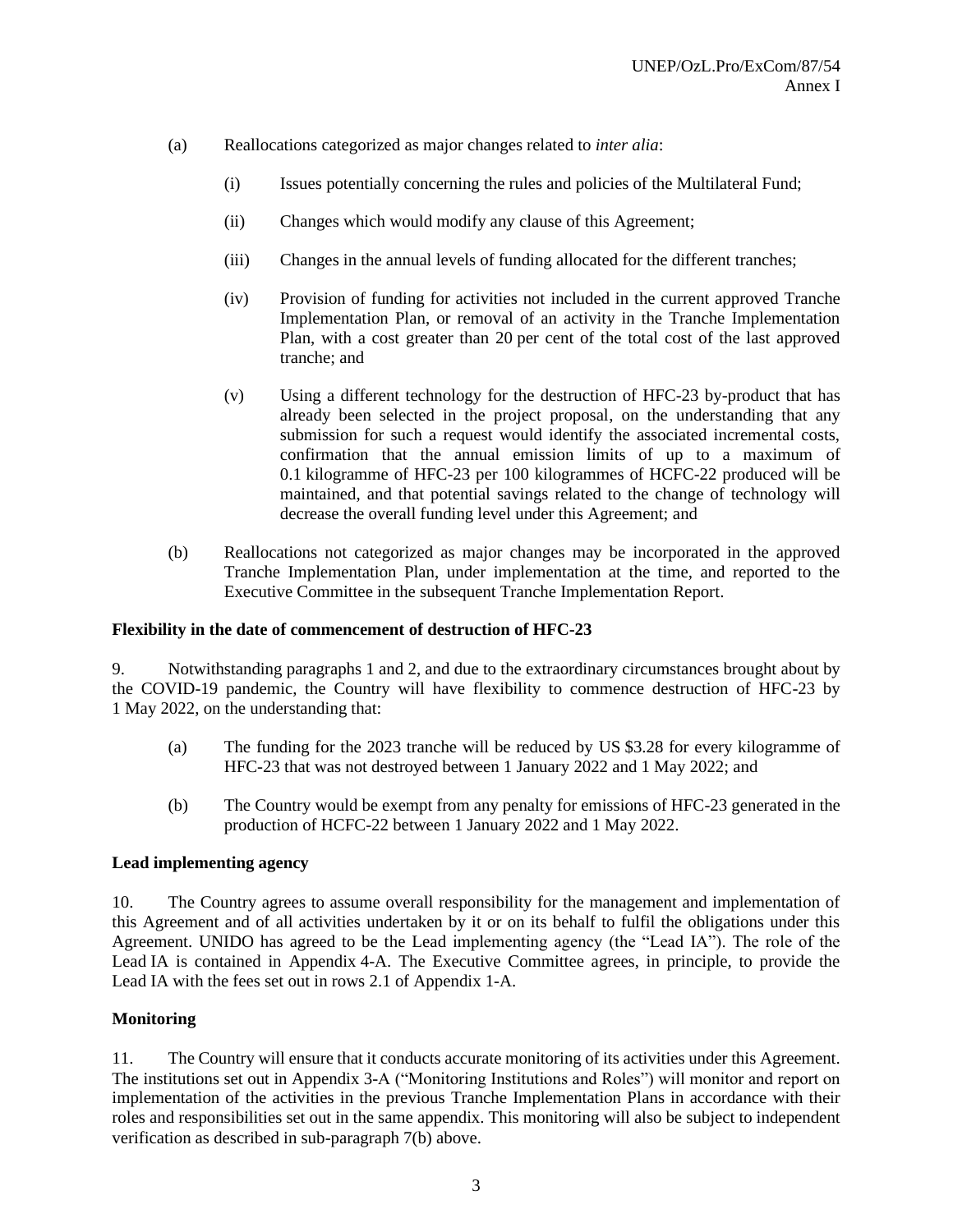12. The Country agrees to evaluations, which might be carried out under the monitoring and evaluation work programmes of the Multilateral Fund or under the evaluation programme of the Lead IA taking part in this Agreement.

## **Non-compliance with the Agreement**

13. Should the Country, for any reason, not meet the Targets for the destruction of HFC-23 generated in the production of HCFC-22 set out in row 1.1 of Appendix 1-A or otherwise does not comply with this Agreement, then the Country agrees that it will not be entitled to the Funding in accordance with the Targets, and Funding. At the discretion of the Executive Committee, funding will be reinstated according to a revised schedule determined by the Executive Committee after the Country has demonstrated that it has satisfied all of its obligations that were due to be met prior to receipt of the next tranche of funding under the Targets, and Funding. The Country acknowledges that the Executive Committee may reduce the amount of the Funding by the amount set out in Appendix 5-A ("Reductions in Funding for Failure to Comply") in respect of each kilogramme emitted of HFC-23 generated in the production of HCFC-22 beyond the target specified in row 1.1 in any one year. The Executive Committee will discuss each specific case in which the Country did not comply with this Agreement, and take related decisions. Once decisions are taken, the specific case of non-compliance with this Agreement will not be an impediment for the provision of funding for future tranches as per paragraph 7 above.

14. The Country will comply with any reasonable request of the Executive Committee and the Lead IA to facilitate implementation of this Agreement. In particular, it will provide the Lead IA with access to the information necessary to verify compliance with this Agreement.

## **Date of completion**

15. This Agreement will be concluded on 1 January 2031. Should at that time there still be activities that are outstanding, and which were foreseen in the last Tranche Implementation Plan, the completion of the Plan will be delayed until the end of the year following the implementation of the remaining activities upon approval by the Executive Committee. The reporting requirements as per sub-paragraphs 1(a), 1(b), 1(c), and 1(d) of Appendix 2-A will continue until the time of the completion of the Plan unless otherwise specified by the Executive Committee.

## **Validity**

16. All of the conditions set out in this Agreement are undertaken solely within the context of the Montreal Protocol and as specified in this Agreement. All terms used in this Agreement have the meaning ascribed to them in the Montreal Protocol unless otherwise defined herein.

17. This Agreement may be modified or terminated only by mutual written agreement of the Country and the Executive Committee.

## **APPENDICES**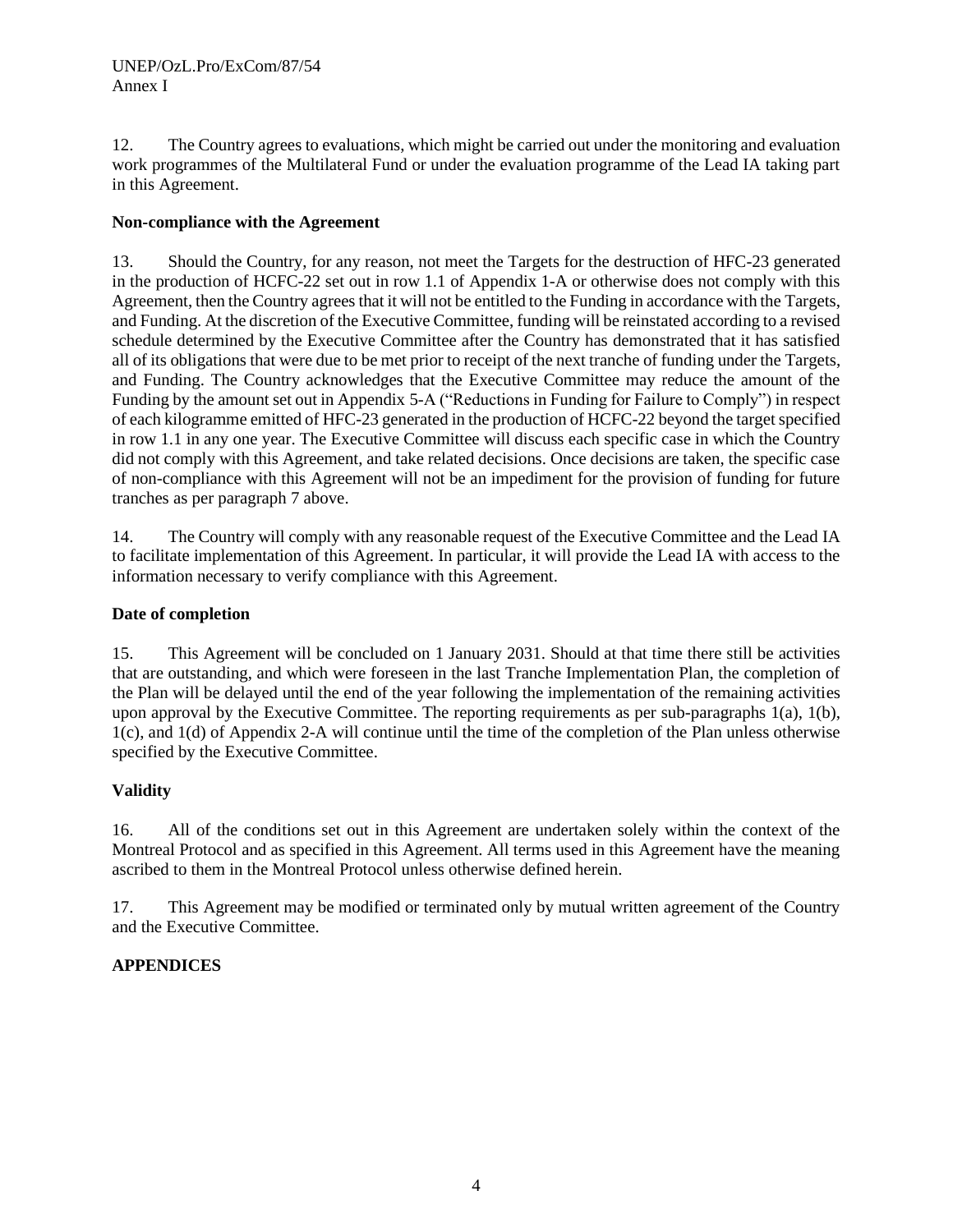## **APPENDIX 1-A: THE TARGETS, AND FUNDING**

| Row  | Particulars                                                | 2021    | 2022 | 2023    | 2024    | 2025    | 2026    | 2027    | 2028    | 2029    | 2030    | Total     |
|------|------------------------------------------------------------|---------|------|---------|---------|---------|---------|---------|---------|---------|---------|-----------|
|      | Maximum allowable emissions of Annex F,                    |         |      |         |         |         |         |         |         |         |         |           |
| -1.1 | Group II substances per 100 kg of Annex C,                 | n/a     | 0.10 | 0.10    | 0.10    | 0.10    | 0.10    | 0.10    | 0.10    | 0.10    | 0.10    | n/a       |
|      | Group I substances produced (kg)                           |         |      |         |         |         |         |         |         |         |         |           |
| 2.1  | Lead IA (UNIDO) agreed funding $(US \text{ } \text{\$})^*$ | 483,058 |      | 492,160 | 374.381 | 473.131 | 433,131 | 414.381 | 374.381 | 414.381 | 374,380 | 3,833,384 |
| 2.2  | Support costs for Lead IA (US \$)                          | 33,814  |      | 34,451  | 26,207  | 33,119  | 30,319  | 29,007  | 26,207  | 29,007  | 26,206  | 268,337   |
| 3.1  | Total agreed funding (US \$)                               | 483,058 |      | 492,160 | 374.381 | 473,131 | 433.131 | 414,381 | 374,381 | 414,381 | 374,380 | 3,833,384 |
| 3.2  | Total support costs (US \$)                                | 33,814  |      | 34,451  | 26.207  | 33,119  | 30,319  | 29,007  | 26,207  | 29,007  | 26,206  | 268,337   |
| 3.3  | Total agreed costs (US \$)                                 | 516,872 |      | 526,611 | 400,588 | 506,250 | 463.450 | 443,388 | 400,588 | 443,388 | 400,586 | 4,101,721 |

\* The agreed funding in any given year will be reduced in line with paragraph 6 of this Agreement.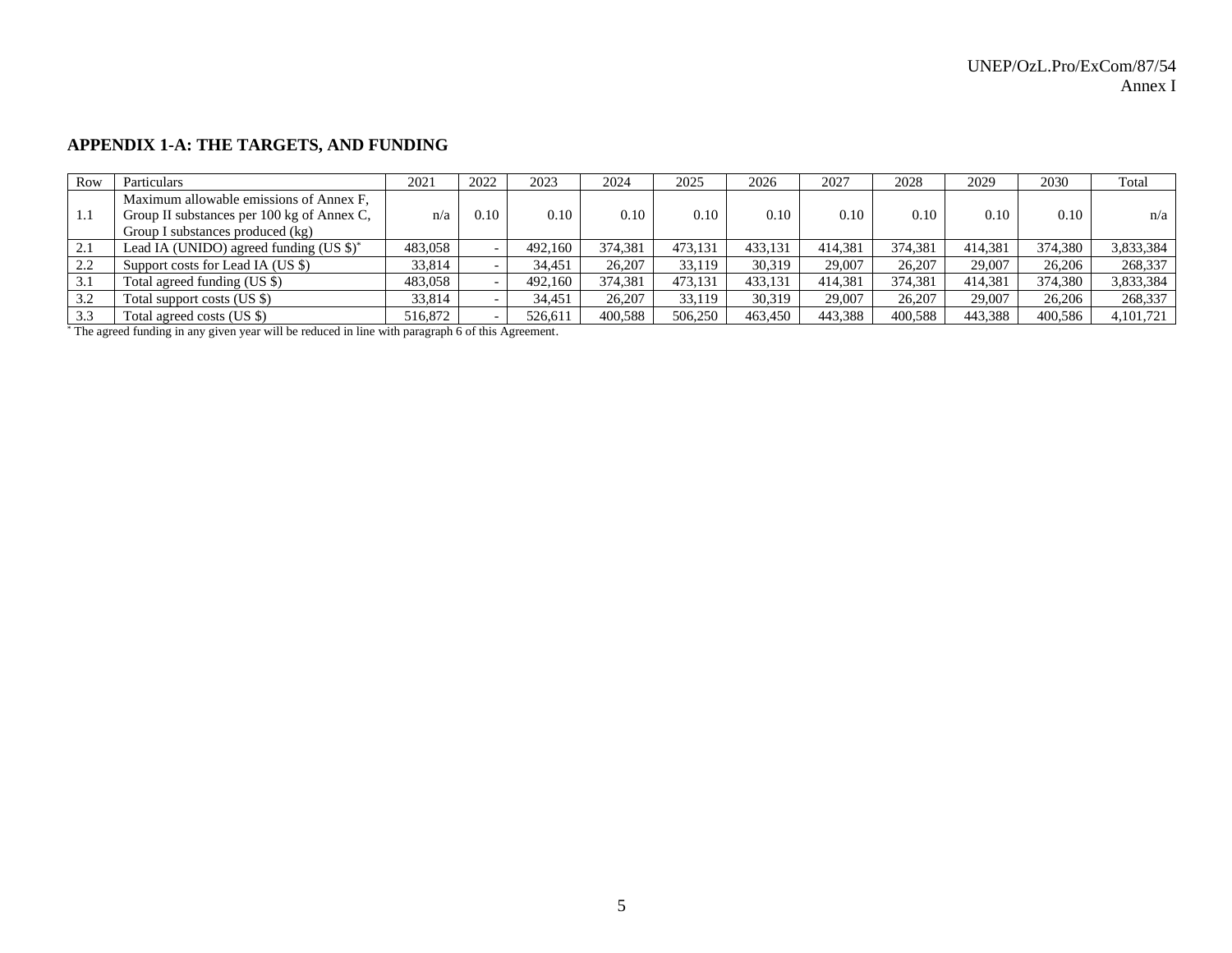## **APPENDIX 2-A: FORMAT OF TRANCHE IMPLEMENTATION REPORTS AND PLANS**

1. The submission of the Tranche Implementation Report and Plans for each tranche request will consist of the following parts:

- (a) A narrative report, with data provided by tranche, describing the progress achieved since the previous report, reflecting the situation of the Country in regard to destruction of HFC-23 by-product from the production lines of HCFC-22 concerned. The report should include *inter alia* the amounts of HCFC-22 produced, the amounts of HFC-23 by-product generated in the production lines concerned, and the amounts of HFC-23 that were destroyed, stored, sold, and/or vented, and the destruction technology used, to allow the Secretariat to assess the results achieved in terms of amounts of HFC-23 that had been destroyed and emitted. The report should further highlight successes, experiences, and challenges related to the different activities included in the Plan, reflecting any changes in the circumstances in the Country, and providing other relevant information on and justification for any changes vis-à-vis the previously submitted Tranche Implementation Plan(s), such as delays, uses of the flexibility for reallocation of funds during implementation of a tranche, or other changes;
- (b) An independent verification report providing *inter alia* the amounts of HCFC-22 produced, the amounts of HFC-23 by-product generated, and the amounts of HFC-23 that were destroyed, stored, sold, and/or vented, provided together with each tranche request;
- (c) A written description of the activities to be undertaken during the period covered by the requested tranche, highlighting implementation milestones, the time of completion and the interdependence of the activities, and taking into account experiences made and progress achieved in the implementation of earlier tranches; the data in the plan will be provided by calendar year; and
- (d) An Executive Summary of about five paragraphs, summarizing the information of the above sub-paragraphs  $1(a)$  to  $1(c)$ .

#### **APPENDIX 3-A: MONITORING INSTITUTIONS AND ROLES**

1. The Ministry of the Environment and Natural Resources (SEMARNAT) is in charge of the protection, restoration and conservation of all ecosystems, natural resources and environmental services in order to promote a sustainable development. It is also responsible for carrying out national policies regarding climate change and ozone layer protection. The National Ozone Unit (under SEMARNAT) monitors the production of HCFC-22 and emissions of HFC-23 generated during that production through regional teams. Inspections at HCFC-22 production lines are foreseen to ensure that control of HFC-23 continues after project completion.

2. The Country has offered and intends to offer continuity of activities and endorsement for the project over subsequent years as specified in the institutional support component and the list of activities of the institutional strengthening project. This will guarantee the success of any activity approved for Mexico.

3. Close monitoring of all activities and coordination between stakeholders is key to reach compliance. There will be regular coordination meetings with industry stakeholders, Government stakeholders (i.e., Ministries of Economy, Energy and Health), various industrial associations, and all sectors involved, in order to enact the necessary agreements and measures to carry out the investment and non-investment activities on time and in a coordinated manner. The implementation process and the achievement of the required destruction of HFC-23 will be monitored through site visits at enterprise level.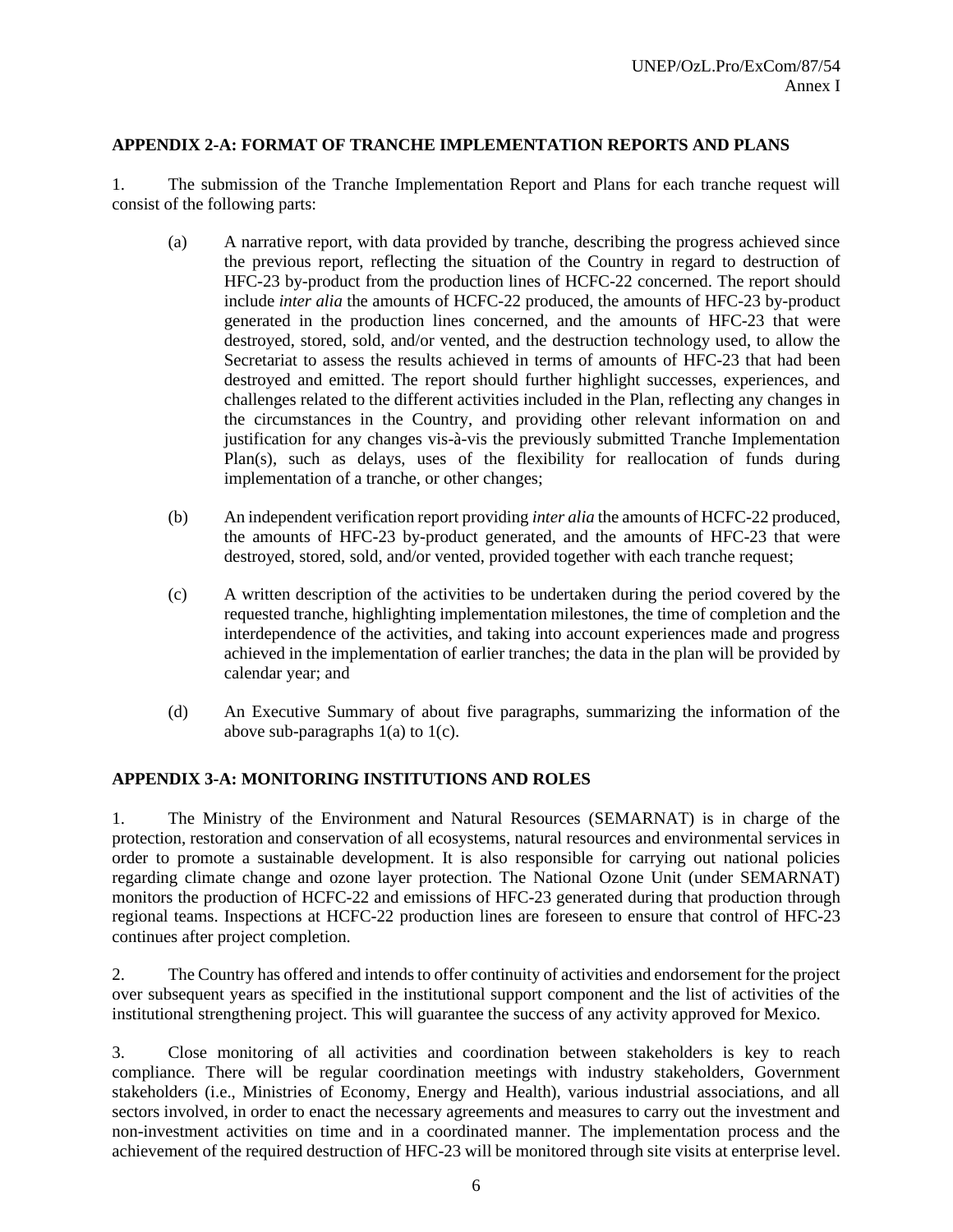4. Yearly monitoring will be carried out. Verification site visits will be undertaken by independent international experts.

#### **APPENDIX 4-A: ROLE OF THE LEAD IMPLEMENTING AGENCY**

- 1. The Lead IA will be responsible for a range of activities, including at least the following:
	- (a) Ensuring performance and financial verification in accordance with this Agreement and with its specific internal procedures and requirements;
	- (b) Assisting the Country in preparation of the Tranche Implementation Reports and Plans as per Appendix 2-A;
	- (c) Providing independent verification to the Executive Committee that the Targets have been met and associated tranche activities have been completed as indicated in the Tranche Implementation Plan consistent with Appendix 2-A;
	- (d) Ensuring that the experiences and progress is reflected in updates of the overall plan and in future Tranche Implementation Plans consistent with sub-paragraphs  $1(a)$  and  $1(c)$  of Appendix 2-A;
	- (e) Fulfilling the reporting requirements for the Tranche Implementation Reports and Plans and the overall plan as specified in Appendix 2-A for submission to the Executive Committee;
	- (f) Ensuring that appropriate independent technical experts carry out the technical reviews;
	- (g) Carrying out required supervision missions;
	- (h) Ensuring the presence of an operating mechanism to allow effective, transparent implementation of the Tranche Implementation Plan and accurate data reporting;
	- (i) In case of reductions in funding for failure to comply in accordance with paragraph 13, to determine, in consultation with the Country, the allocation of the reductions to the different budget items;
	- (j) Ensuring that disbursements made to the Country are based on the use of the indicators;
	- (k) Providing assistance with policy, management and technical support when required; and
	- (l) Timely releasing funds to the Country/participating enterprise for completing the activities related to the project.

2. After consultation with the Country and taking into account any views expressed, the Lead IA will select and mandate an independent entity to carry out the verification of the destruction of HFC-23 generated in each HCFC-22 production line as per sub-paragraph 7(b) and sub-paragraph 1(b) of Appendix 2-A.

## **APPENDIX 5-A: REDUCTIONS IN FUNDING FOR FAILURE TO COMPLY**

1. In accordance with paragraph 13, the amount of funding provided may be reduced by US \$9.84 per kilogramme of emission of HFC-23 generated in each HCFC-22 production line beyond the level defined in row 1.1 of Appendix 1-A for each year in which the target specified in row 1.1 of Appendix 1-A has not